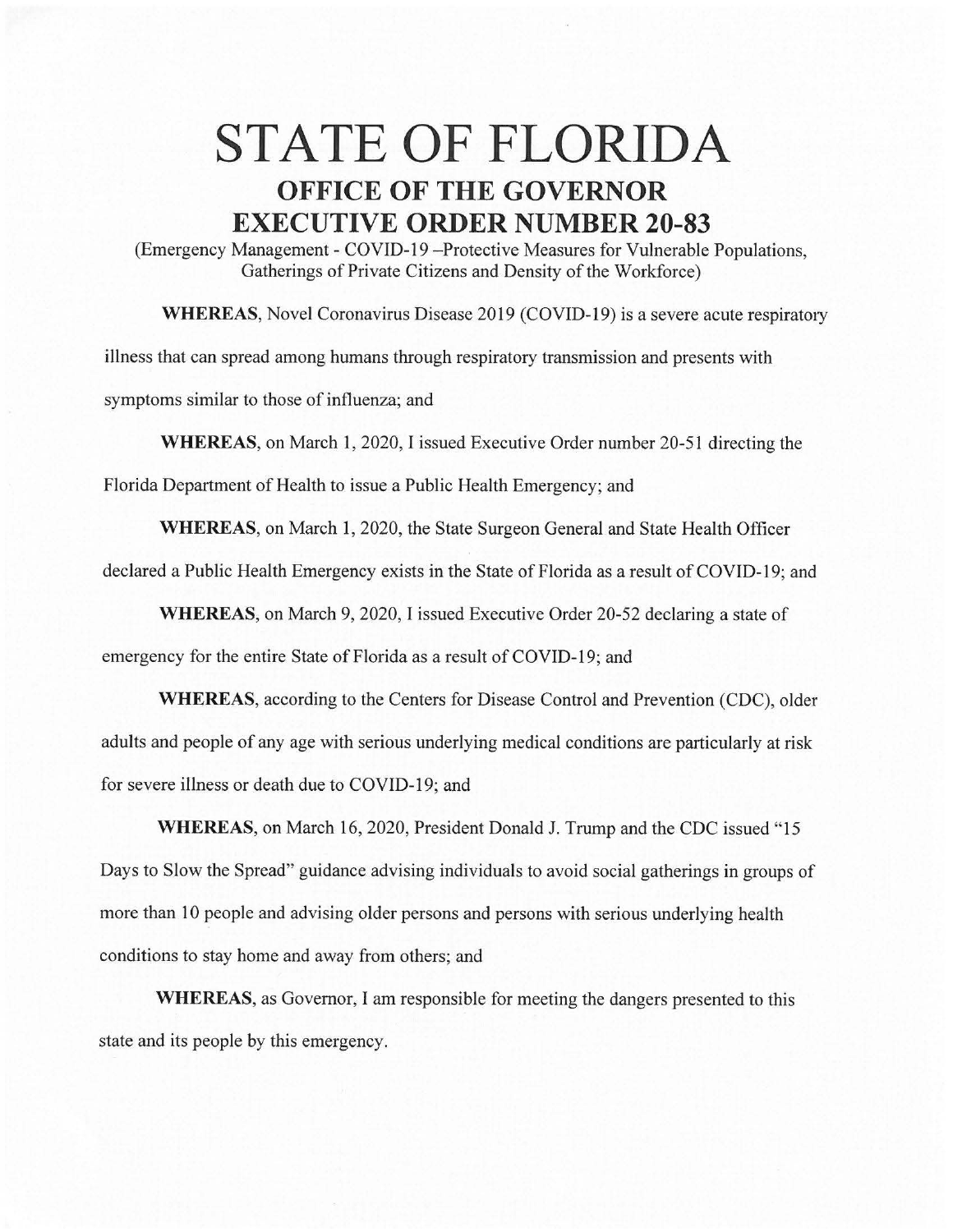**NOW, THEREFORE, I, RON DESANTIS,** as Governor of Florida, by virtue of the authority vested in me by Article IV, Section (1)(a) of the Florida Constitution, Chapter 252, Florida Statutes, and all other applicable laws, promulgate the following Executive Order to take immediate effect:

## Section 1.

A. I hereby direct the State Surgeon General and State Health Officer to issue a public health advisory to all persons over 65 years of age urging them to stay home and to take such other measures as necessary to limit their risk of exposure to COVID-19.

B. I further direct the State Surgeon General and State Health Officer to issue a public health advisory to persons that have a serious underlying medical condition that places them at a high risk of severe illness from COVID-19. Consistent with CDC guidance, such conditions include, but not limited to, chronic lung disease or moderate to severe asthma; serious heart conditions; immunocompromised status, including those in cancer treatment; and severe obesity. The Surgeon General's advisory must urge these persons to stay home and to take such other measures as necessary to limit their risk of exposure to COVID-19.

Section 2. I hereby direct the State Surgeon General and State Health Officer to issue a public health advisory against all social or recreational gatherings of 10 or more people.

Section 3. I hereby direct the State Surgeon General and State Health Officer to issue a public health advisory to those who can work remotely urging them to do so.

Section 4. Any action(s) taken or document(s) issued by the State Surgeon General and State Health Officer pursuant to this Executive Order shall not constitute a rule as defined in section 120.52(16), Florida Statutes, and are specifically exempted from any and all requirements or procedures outlined in chapter 120 and section 252.46, Florida Statutes.